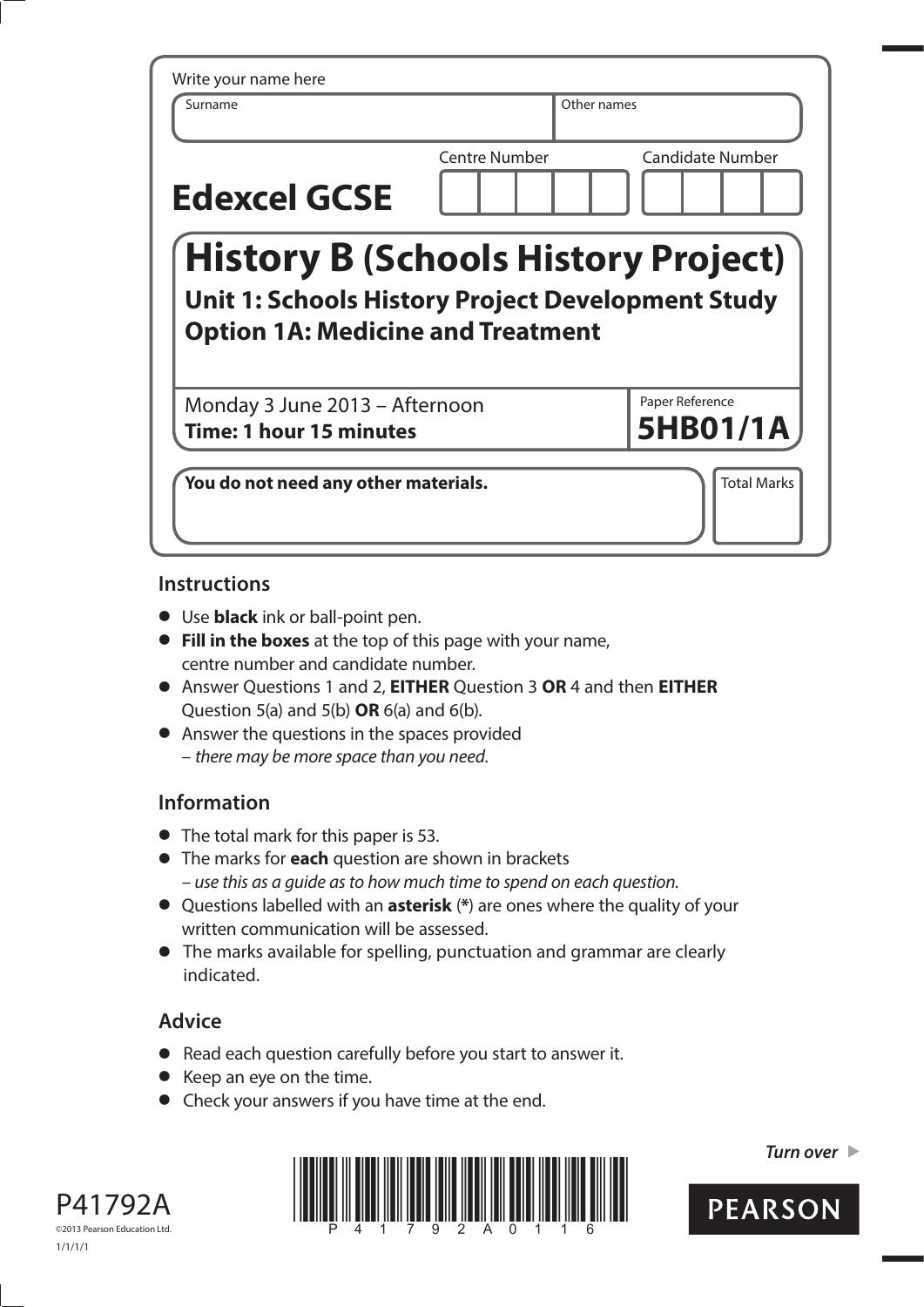#### **Answer Question 1 AND Question 2.**

#### **Question 1**

Study Sources A and B.

**Source A:** From a description of how people tried to prevent the spread of the Black Death in the fourteenth century.

> They entered the church and closed the doors and then marched in procession whipping themselves so that the blood ran down over their ankles. Then they knelt down and stretched out in the form of a cross. When they were all standing they sang:

Your hands above your head uplift That God the plague may from us shift.

**Source B:** A pamphlet published in 2011 offering advice to students about vaccinations.

'Source removed due to copyright refusal'

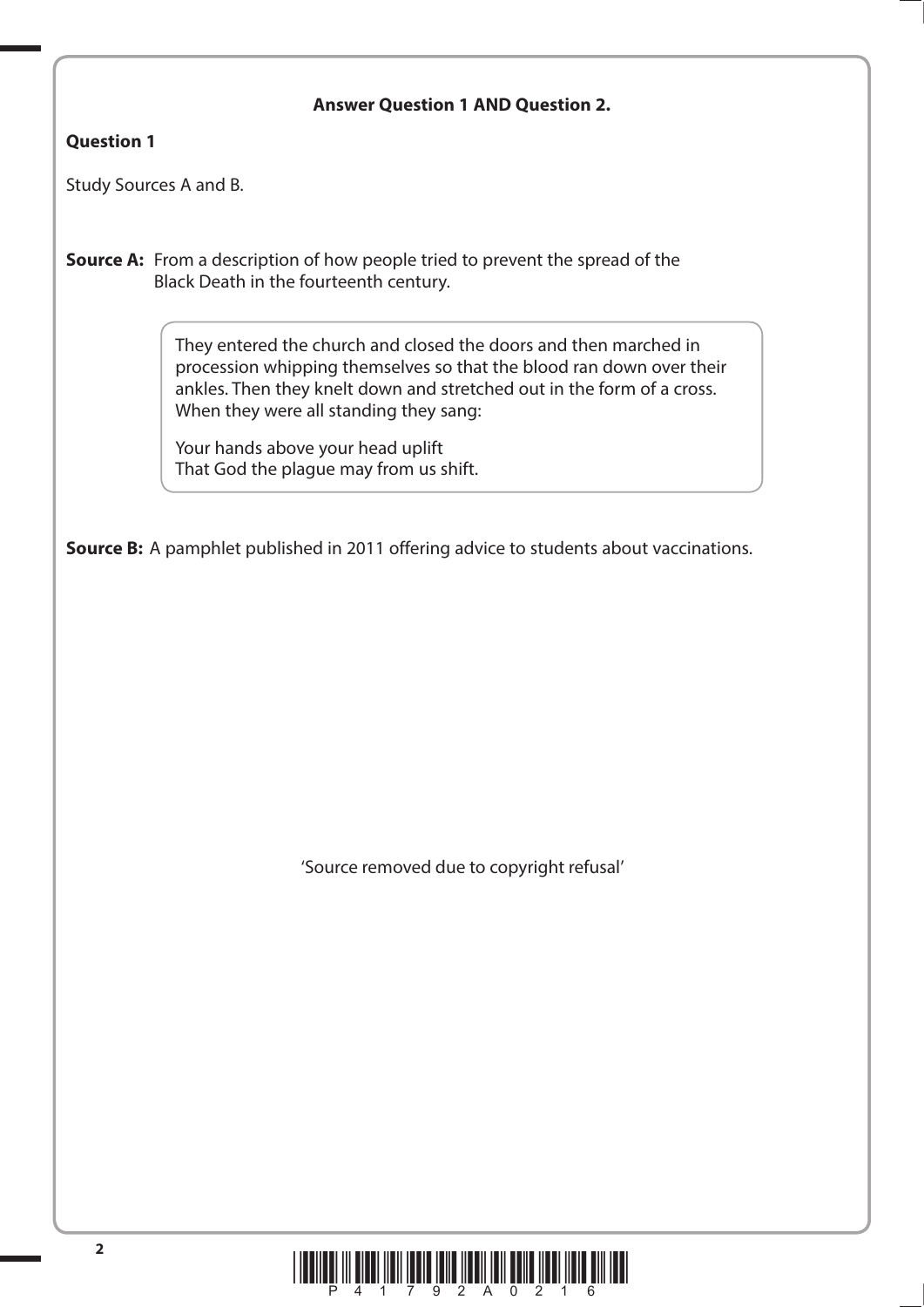| $\mathbf{1}$ | What can you learn from Sources A and B about changes in the way people have tried<br>to prevent the spread of infectious diseases? |     |  |  |  |
|--------------|-------------------------------------------------------------------------------------------------------------------------------------|-----|--|--|--|
|              | Explain your answer, using these sources.                                                                                           | (4) |  |  |  |
|              |                                                                                                                                     |     |  |  |  |
|              |                                                                                                                                     |     |  |  |  |
|              |                                                                                                                                     |     |  |  |  |
|              |                                                                                                                                     |     |  |  |  |
|              |                                                                                                                                     |     |  |  |  |
|              |                                                                                                                                     |     |  |  |  |
|              |                                                                                                                                     |     |  |  |  |
|              | (Total for Question 1 = 4 marks)                                                                                                    |     |  |  |  |
|              |                                                                                                                                     |     |  |  |  |
|              |                                                                                                                                     |     |  |  |  |
|              |                                                                                                                                     |     |  |  |  |
|              |                                                                                                                                     |     |  |  |  |
|              |                                                                                                                                     |     |  |  |  |
|              |                                                                                                                                     |     |  |  |  |
|              |                                                                                                                                     | 3   |  |  |  |

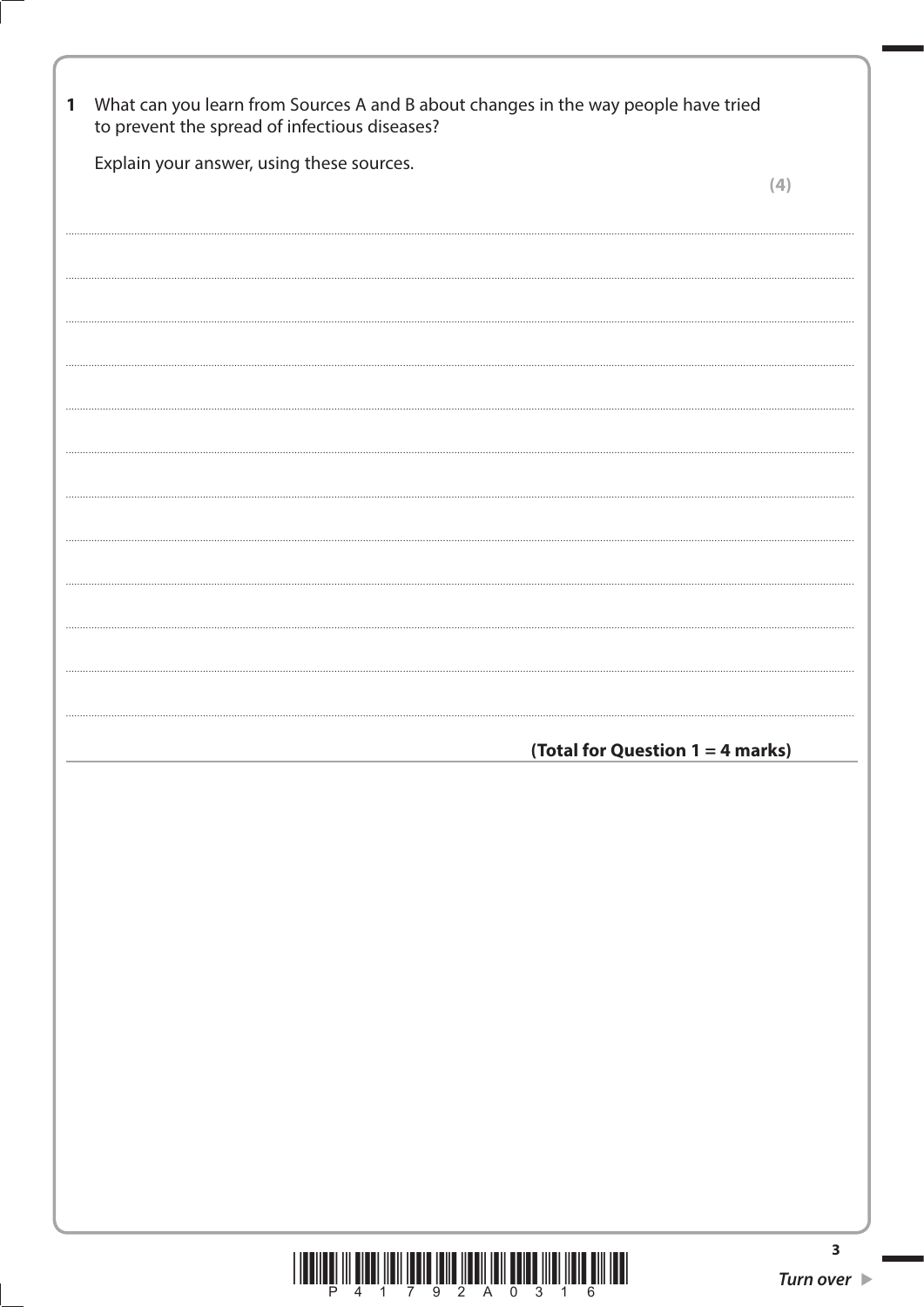| $\overline{\mathbf{2}}$ | The boxes below show two aspects of medicine during the Middle Ages.<br>Choose one and explain what role it played in care for the sick at this time. |                                             | (9) |
|-------------------------|-------------------------------------------------------------------------------------------------------------------------------------------------------|---------------------------------------------|-----|
|                         | Care in the home during the<br>Middle Ages                                                                                                            | Care in hospitals during the<br>Middle Ages |     |
|                         |                                                                                                                                                       |                                             |     |
|                         |                                                                                                                                                       |                                             |     |
|                         |                                                                                                                                                       |                                             |     |
|                         |                                                                                                                                                       |                                             |     |
|                         |                                                                                                                                                       |                                             |     |
|                         |                                                                                                                                                       |                                             |     |
|                         |                                                                                                                                                       |                                             |     |
|                         |                                                                                                                                                       |                                             |     |
|                         |                                                                                                                                                       |                                             |     |
| 4                       |                                                                                                                                                       |                                             |     |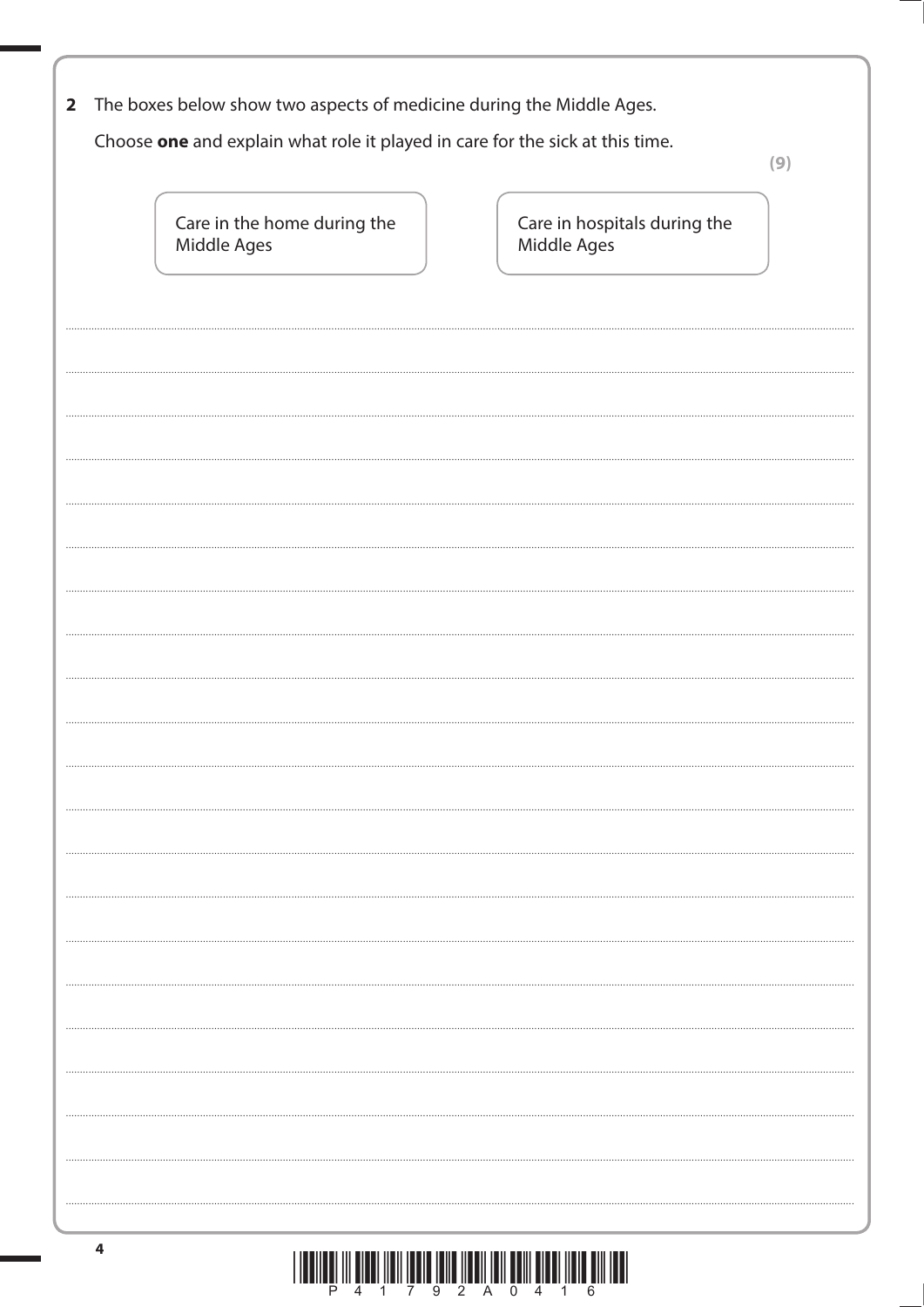| (Total for Question 2 = 9 marks) |
|----------------------------------|
|                                  |



5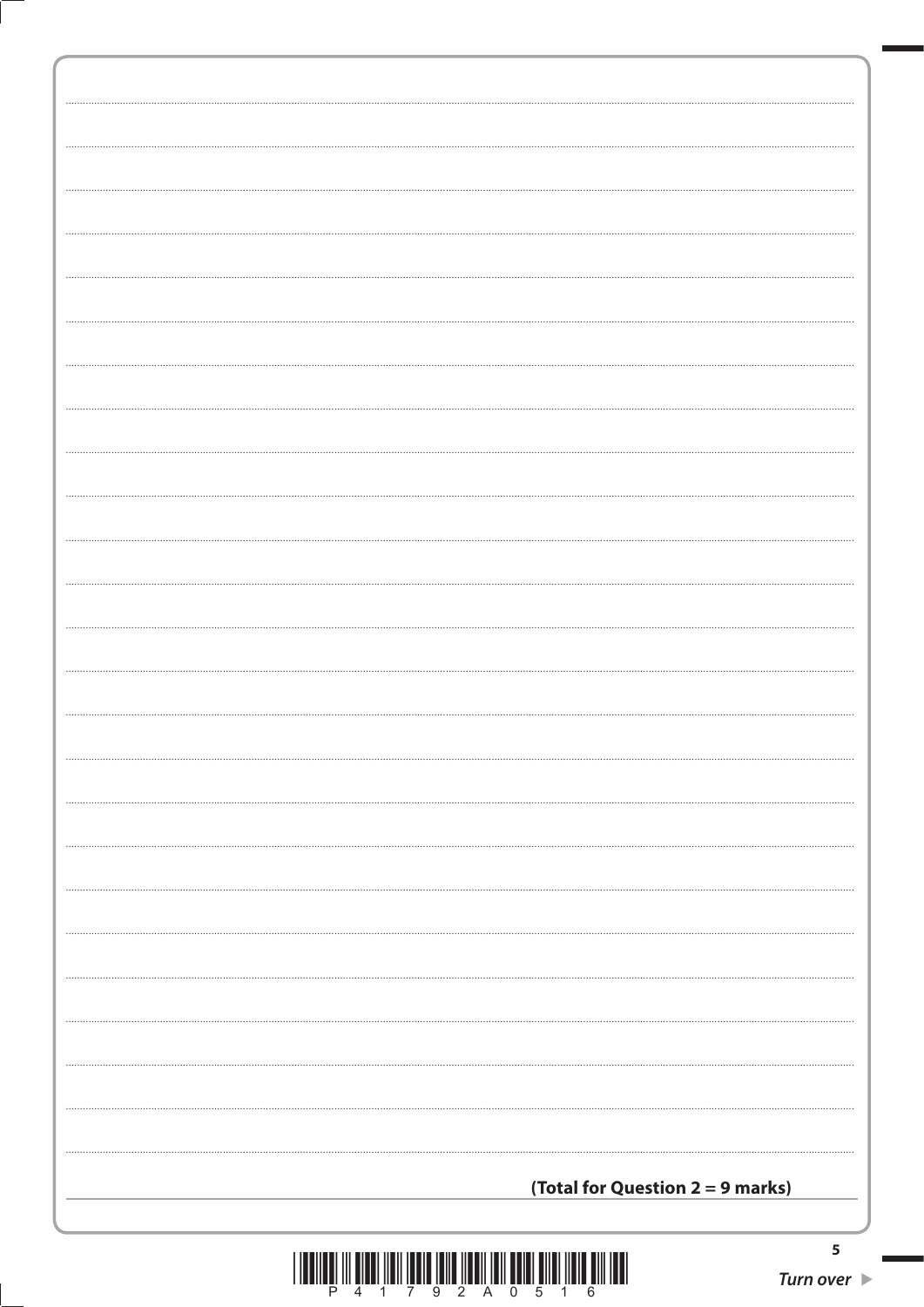## **Answer EITHER Question 3 OR Question 4.**

## **EITHER**

**3** How much impact did Pasteur's development of the germ theory in 1861 have on medicine in the period 1861–c1910?

**(12)**

You may use the following in your answer and any other information of your own.

- In the mid-nineteenth century many people believed disease was spread through miasma.
- In the nineteenth century families often used patent medicines and folk remedies to treat illness.
- 1909: Salvarsan 606 was discovered.

#### **(Total for Question 3 = 12 marks)**

#### **OR**

**4** How much impact has the discovery of the structure of DNA by Crick and Watson in 1953 had on medicine in the period 1953 to the present day?

**(12)**

You may use the following in your answer and any other information of your own.

- Since the nineteenth century scientists have studied genetics.
- In 1990 the Human Genome Project was set up.
- Recent research has found that some cancer patients have a faulty gene.

## **(Total for Question 4 = 12 marks)**

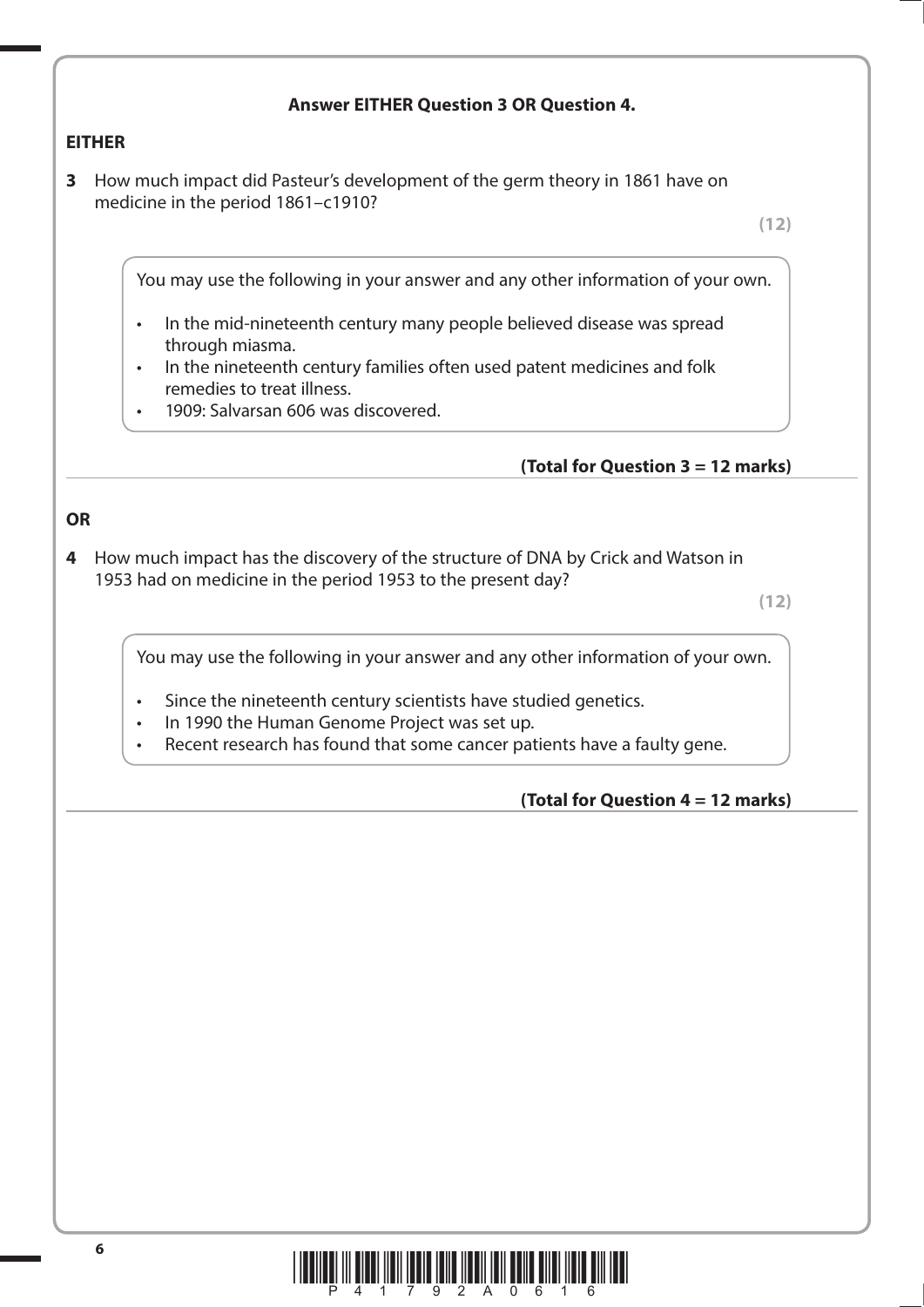| Indicate which question you are answering by marking a cross in the box $\boxtimes$ .<br>If you change your mind, put a line through the box $\boxtimes$<br>and then indicate your new question with a cross $\boxtimes$ . |  |   |                                                                      |  |                               |
|----------------------------------------------------------------------------------------------------------------------------------------------------------------------------------------------------------------------------|--|---|----------------------------------------------------------------------|--|-------------------------------|
| Chosen Question Number: Question 3                                                                                                                                                                                         |  |   | Question 4                                                           |  |                               |
|                                                                                                                                                                                                                            |  |   |                                                                      |  |                               |
|                                                                                                                                                                                                                            |  |   |                                                                      |  |                               |
|                                                                                                                                                                                                                            |  |   |                                                                      |  |                               |
|                                                                                                                                                                                                                            |  |   |                                                                      |  |                               |
|                                                                                                                                                                                                                            |  |   |                                                                      |  |                               |
|                                                                                                                                                                                                                            |  |   |                                                                      |  |                               |
|                                                                                                                                                                                                                            |  |   |                                                                      |  |                               |
|                                                                                                                                                                                                                            |  |   |                                                                      |  |                               |
|                                                                                                                                                                                                                            |  |   |                                                                      |  |                               |
|                                                                                                                                                                                                                            |  |   |                                                                      |  |                               |
|                                                                                                                                                                                                                            |  |   |                                                                      |  |                               |
|                                                                                                                                                                                                                            |  |   |                                                                      |  |                               |
|                                                                                                                                                                                                                            |  |   |                                                                      |  |                               |
|                                                                                                                                                                                                                            |  |   |                                                                      |  |                               |
|                                                                                                                                                                                                                            |  |   |                                                                      |  |                               |
|                                                                                                                                                                                                                            |  |   |                                                                      |  |                               |
|                                                                                                                                                                                                                            |  |   |                                                                      |  |                               |
|                                                                                                                                                                                                                            |  |   |                                                                      |  |                               |
|                                                                                                                                                                                                                            |  |   |                                                                      |  |                               |
|                                                                                                                                                                                                                            |  | 2 | <u>HENER MEDELINI ILIH KULTURI ILIH KELIMI ILIH KULTURI ILI</u><br>7 |  | $\overline{7}$<br>Turn over 1 |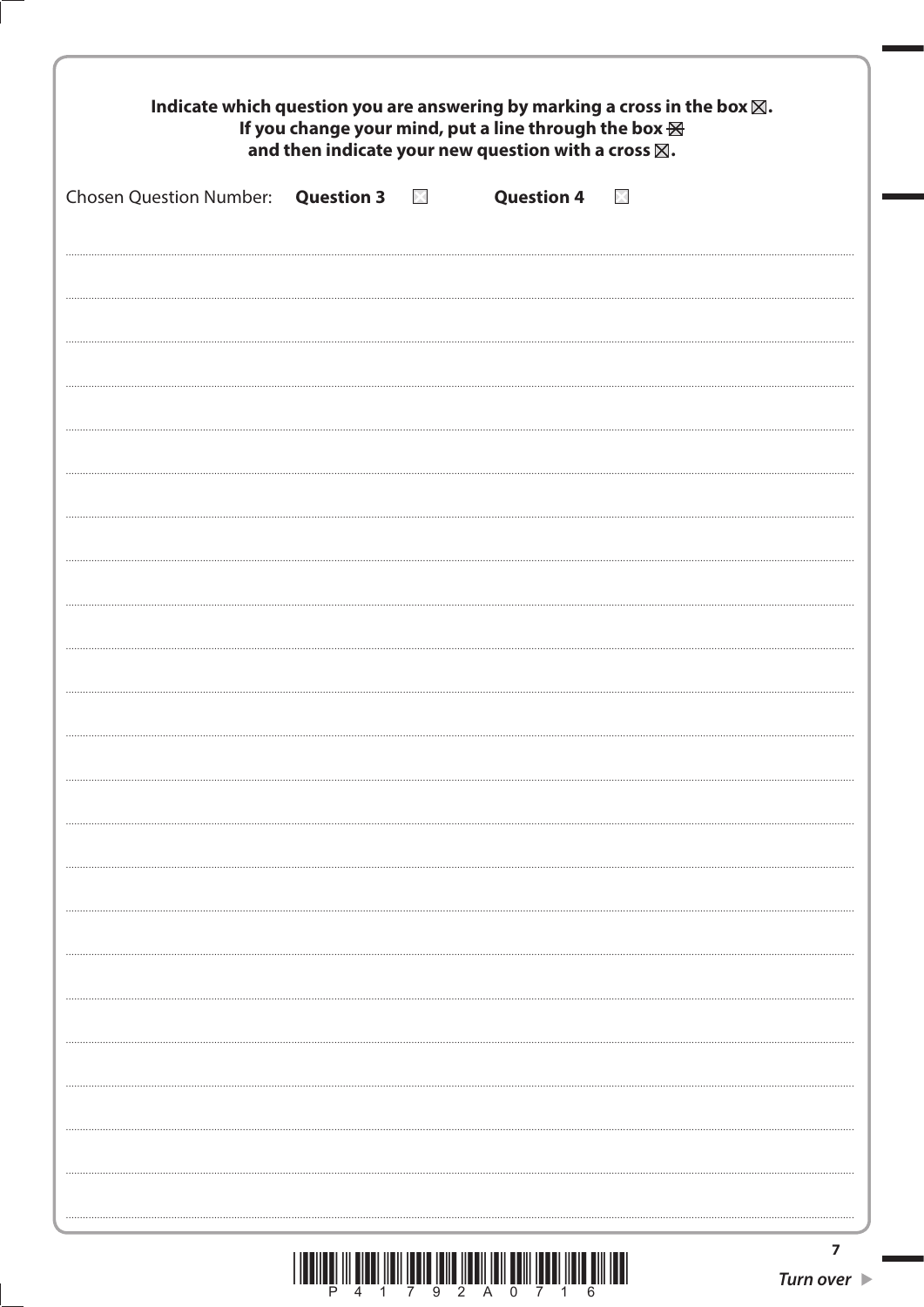| 8 |  |  |  |  |
|---|--|--|--|--|
|   |  |  |  |  |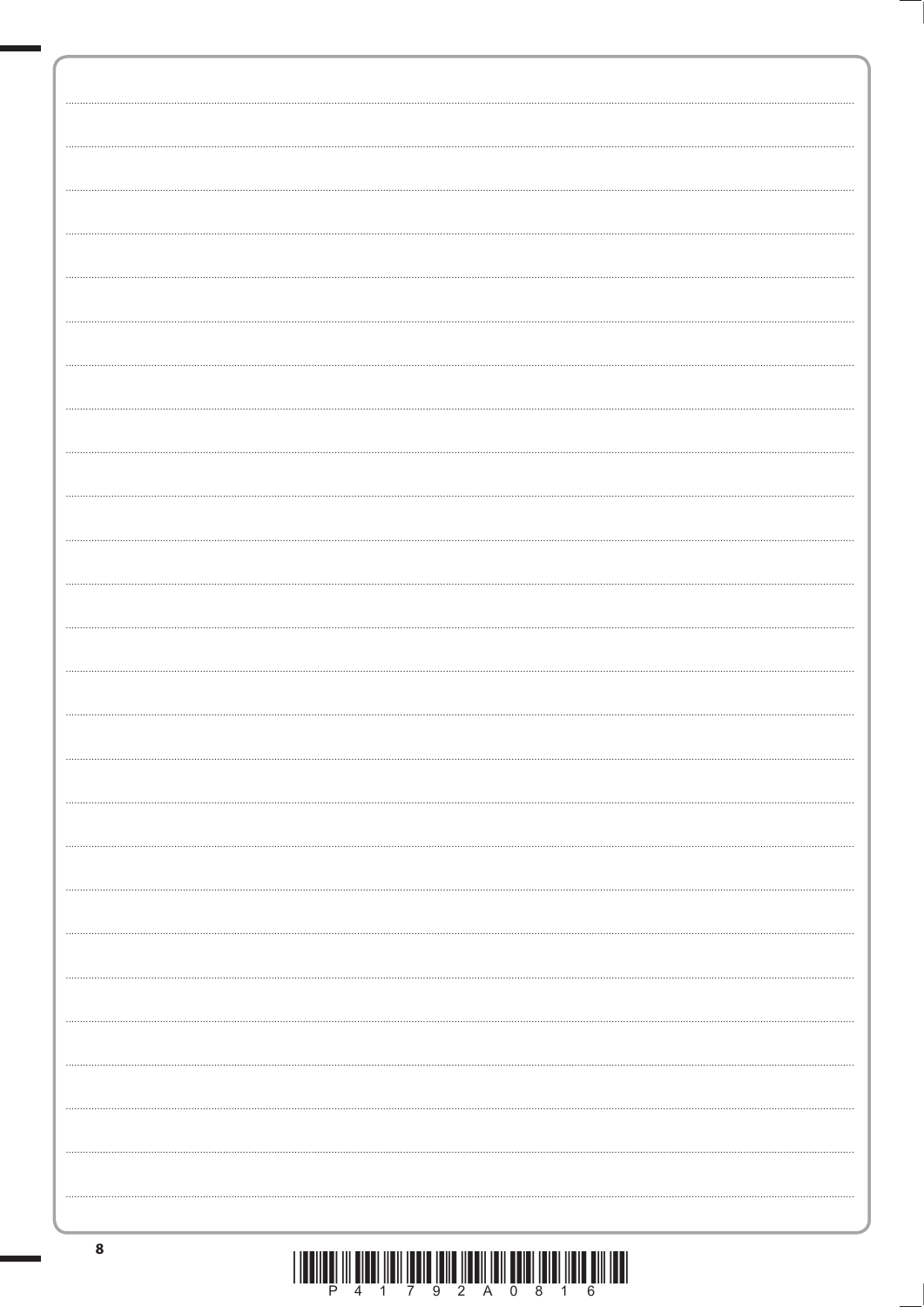| 9 |
|---|

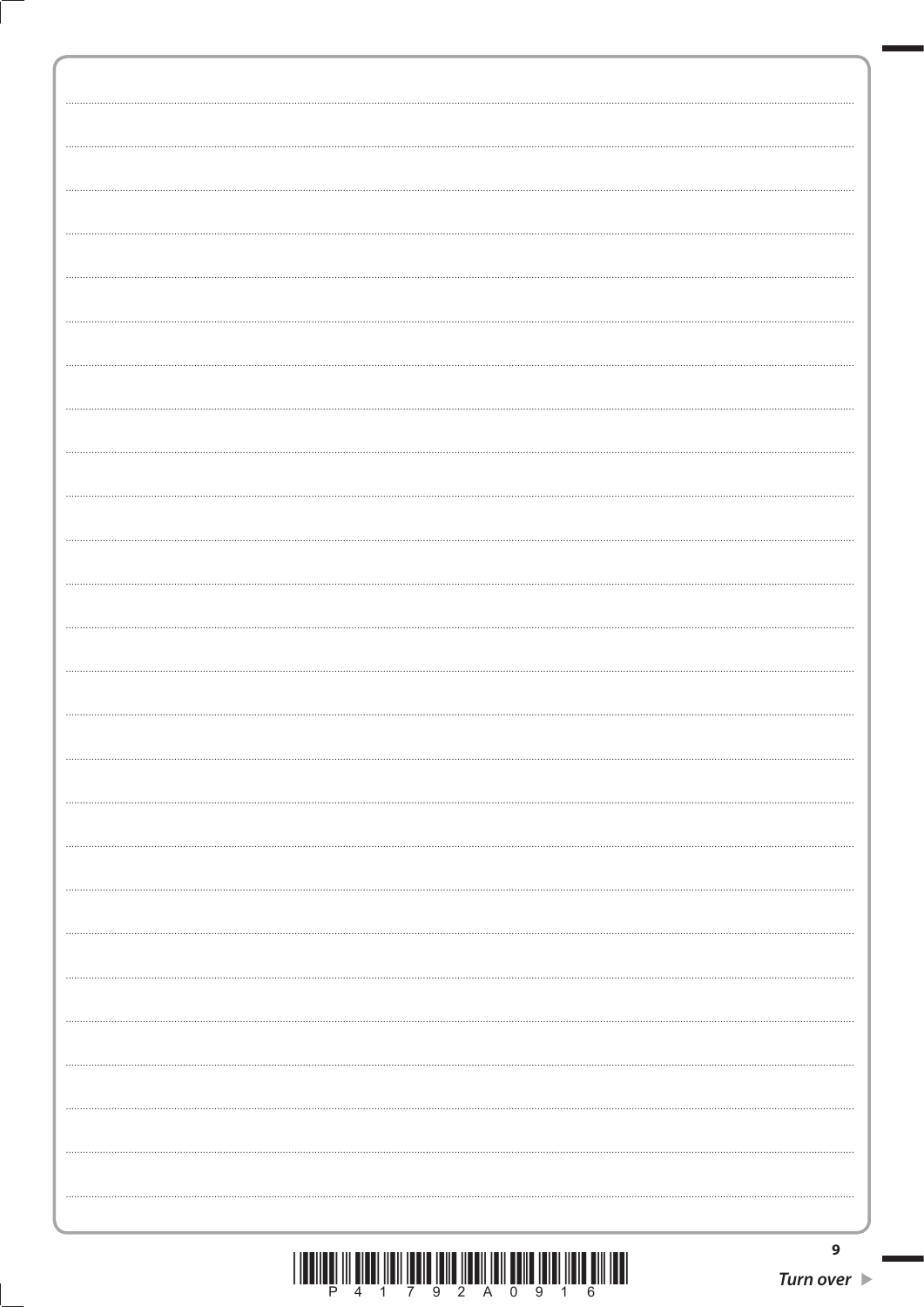## **Answer EITHER Question 5 OR Question 6.**

#### **You must answer both parts of the question you choose.**

## **Spelling, punctuation and grammar will be assessed in \*(b).**

#### **EITHER**

#### **5 Medicine and Public Health from Roman Britain onwards.**

(a) Describe the key features of Hippocrates' ideas about medicine.

**(9)**

 **\***(b) How different were the standards of public health in the Roman period and in 1350? Explain your answer.

**(16)**

You may use the following in your answer and any other information of your own.

- In the Roman period fresh water was piped to Lincoln.
- During the Middle Ages there were public toilets in the town of Leicester.
- A Sanitary Act was passed in 1347 to try to keep the streets clean.

## **(Total for spelling, punctuation and grammar = 3 marks) (Total for Question 5 = 28 marks)**

#### **OR**

## **6 Public Health c1350 to the present day.**

(a) Describe the ways in which the authorities tried to improve public health in the period c1350–c1750.

**(9)**

 **\***(b) Who played the more important role in improving public health: Edwin Chadwick or Aneurin Bevan? Explain your answer.

**(16)**

You may use the following in your answer and any other information of your own.

- 1848: Chadwick was appointed as one of the three commissioners on the General Board of Health.
- Many doctors opposed Bevan's creation of the NHS.
- 1951: Bevan resigned as Minister of Health when prescription charges were introduced.

## **(Total for spelling, punctuation and grammar = 3 marks) (Total for Question 6 = 28 marks)**

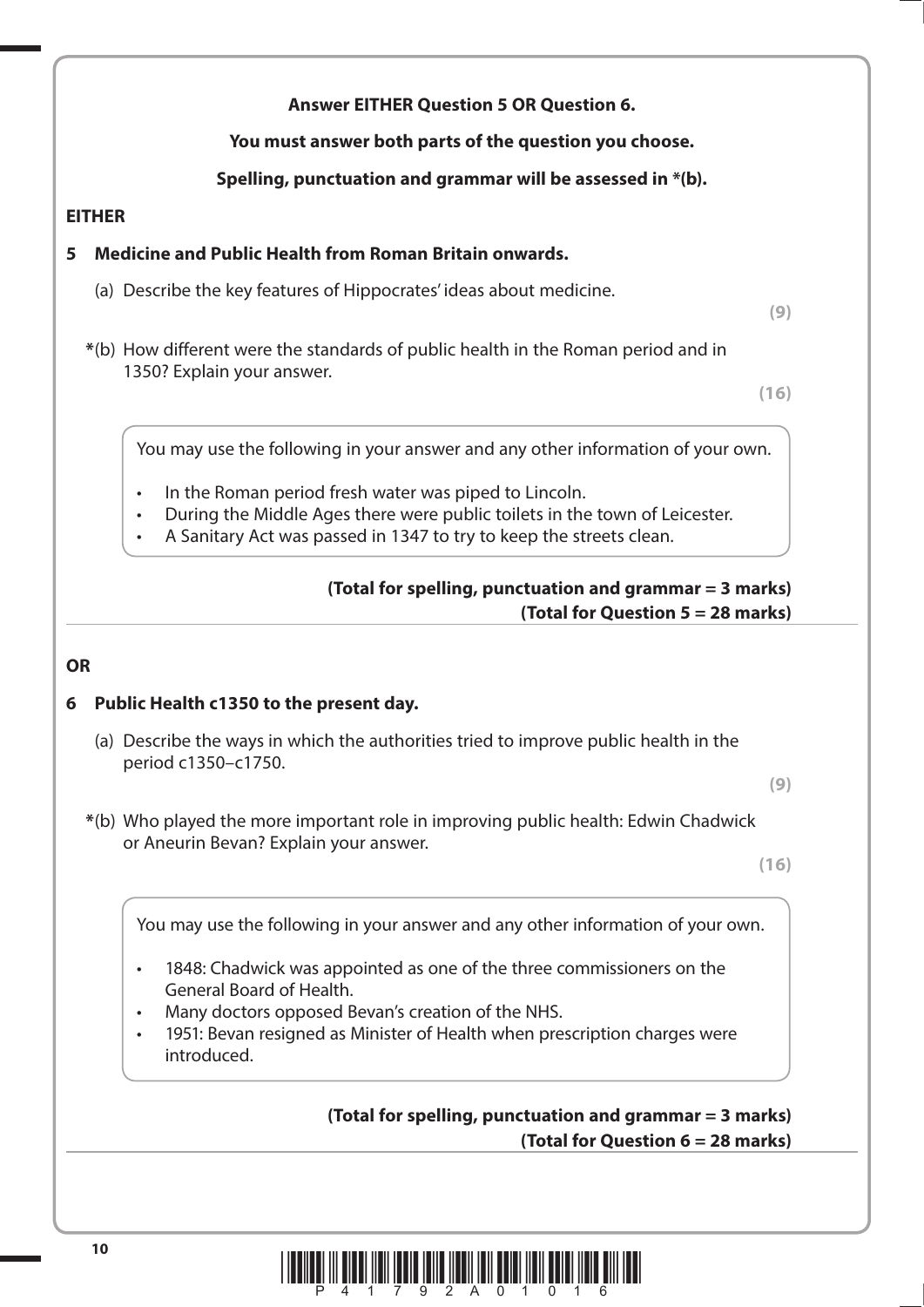| Indicate which question you are answering by marking a cross in the box $\boxtimes$ .<br>If you change your mind, put a line through the box $\boxtimes$<br>and then indicate your new question with a cross $\boxtimes$ . |  |  |    |  |  |  |
|----------------------------------------------------------------------------------------------------------------------------------------------------------------------------------------------------------------------------|--|--|----|--|--|--|
| Chosen Question Number: Question 5 2 Question 6 2                                                                                                                                                                          |  |  |    |  |  |  |
|                                                                                                                                                                                                                            |  |  |    |  |  |  |
|                                                                                                                                                                                                                            |  |  |    |  |  |  |
|                                                                                                                                                                                                                            |  |  |    |  |  |  |
|                                                                                                                                                                                                                            |  |  |    |  |  |  |
|                                                                                                                                                                                                                            |  |  |    |  |  |  |
|                                                                                                                                                                                                                            |  |  |    |  |  |  |
|                                                                                                                                                                                                                            |  |  |    |  |  |  |
|                                                                                                                                                                                                                            |  |  |    |  |  |  |
|                                                                                                                                                                                                                            |  |  |    |  |  |  |
|                                                                                                                                                                                                                            |  |  |    |  |  |  |
|                                                                                                                                                                                                                            |  |  |    |  |  |  |
|                                                                                                                                                                                                                            |  |  |    |  |  |  |
|                                                                                                                                                                                                                            |  |  |    |  |  |  |
|                                                                                                                                                                                                                            |  |  |    |  |  |  |
|                                                                                                                                                                                                                            |  |  |    |  |  |  |
|                                                                                                                                                                                                                            |  |  |    |  |  |  |
|                                                                                                                                                                                                                            |  |  |    |  |  |  |
|                                                                                                                                                                                                                            |  |  |    |  |  |  |
|                                                                                                                                                                                                                            |  |  |    |  |  |  |
|                                                                                                                                                                                                                            |  |  |    |  |  |  |
|                                                                                                                                                                                                                            |  |  |    |  |  |  |
|                                                                                                                                                                                                                            |  |  |    |  |  |  |
|                                                                                                                                                                                                                            |  |  |    |  |  |  |
|                                                                                                                                                                                                                            |  |  | 11 |  |  |  |

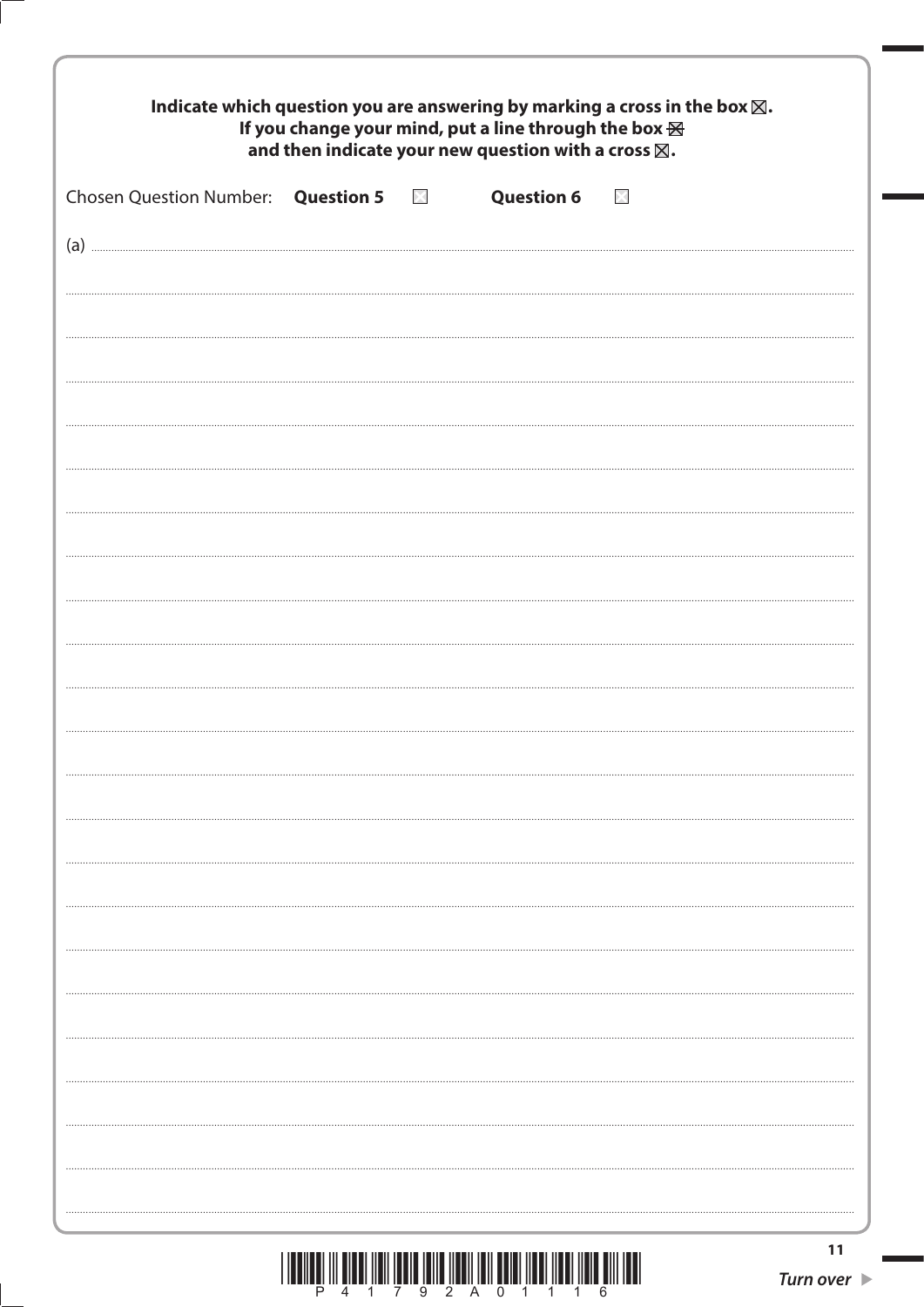| 12 |  |
|----|--|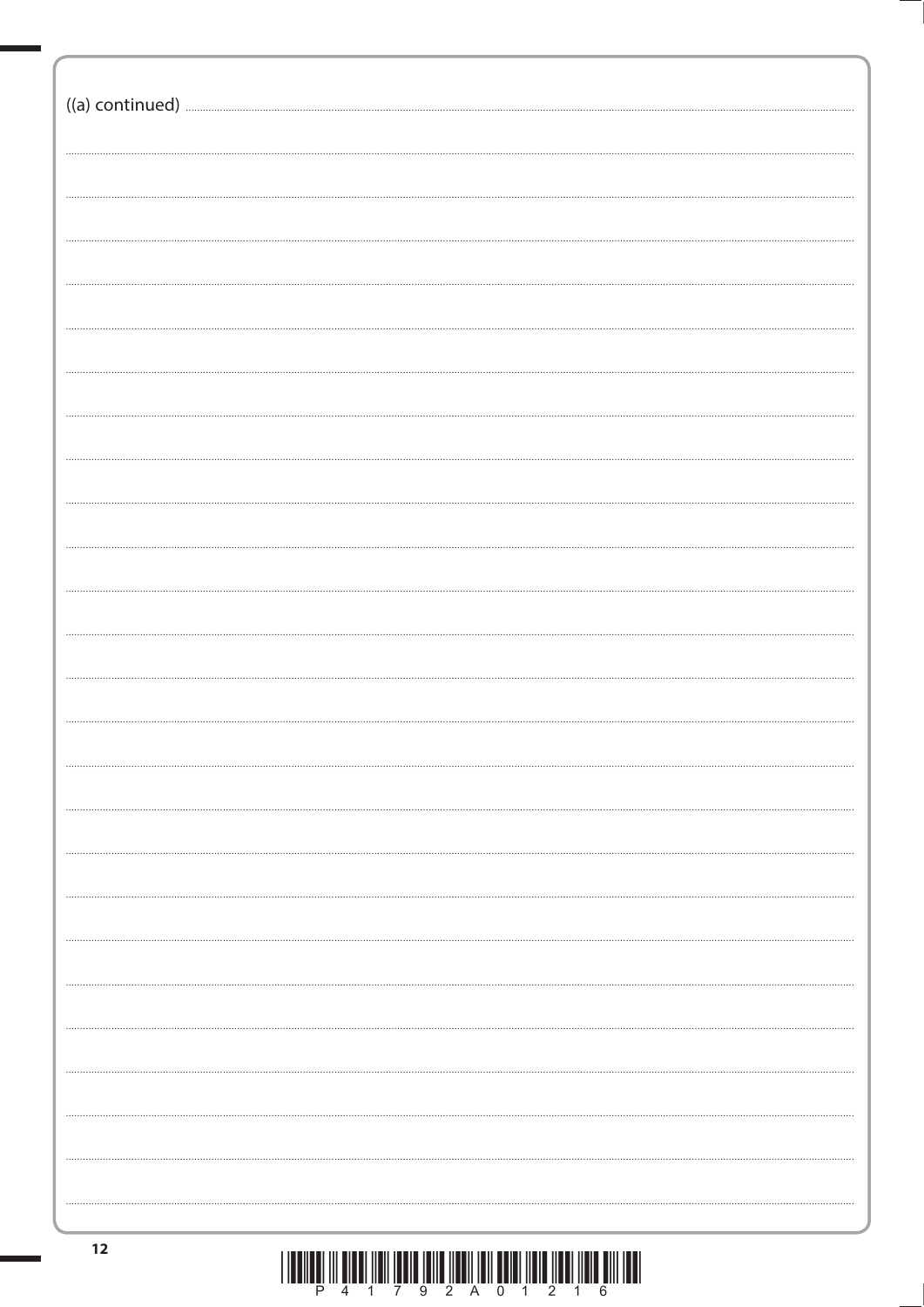| 13<br>Turn over |
|-----------------|
|                 |
|                 |
|                 |
|                 |
|                 |
|                 |
|                 |
|                 |
|                 |
|                 |
|                 |
|                 |
|                 |
|                 |
|                 |
|                 |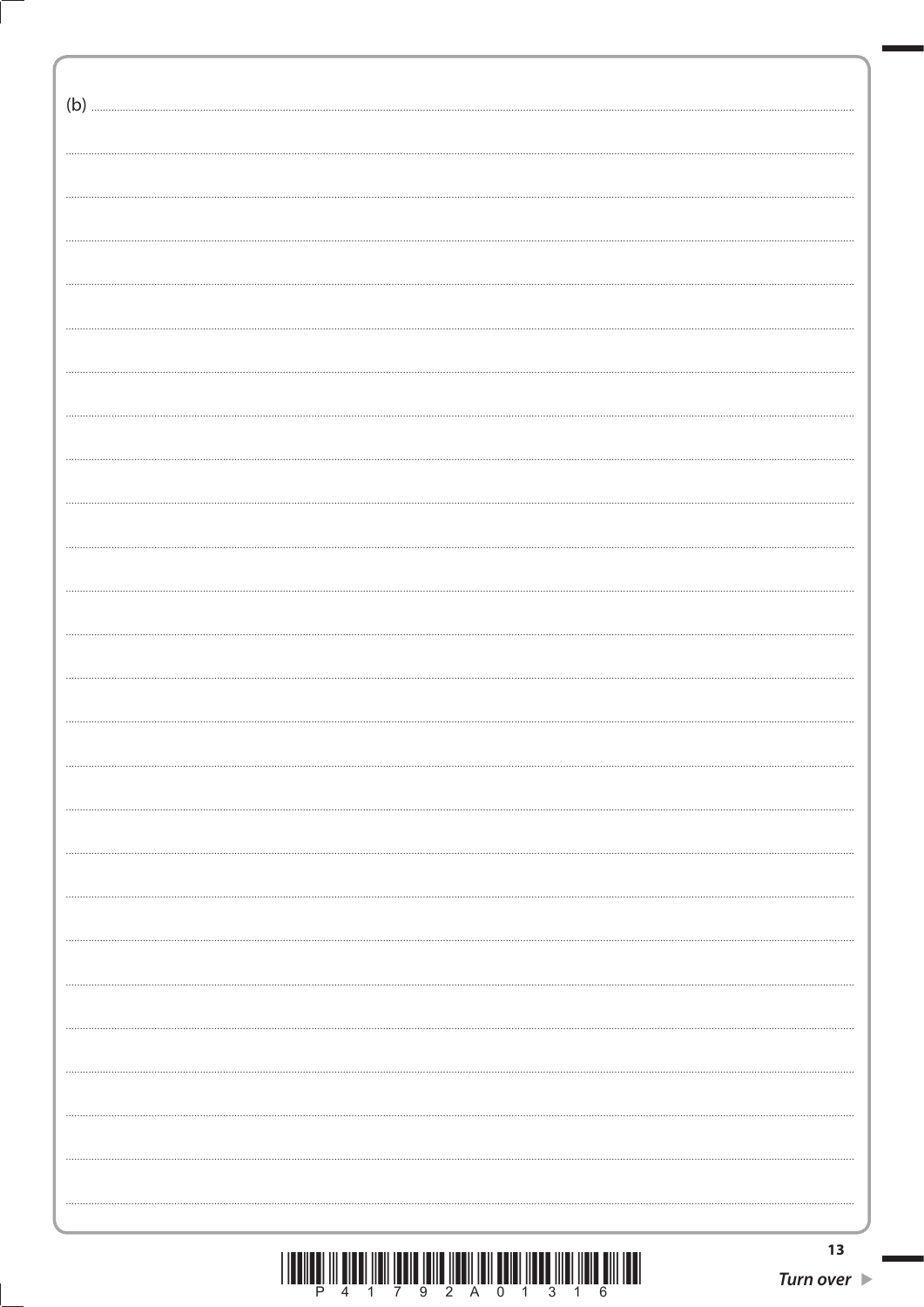| 14<br>$\begin{array}{c} \text{if} \ \text{if} \ \text{if} \ \text{if} \ \text{if} \ \text{if} \ \text{if} \ \text{if} \ \text{if} \ \text{if} \ \text{if} \ \text{if} \ \text{if} \ \text{if} \ \text{if} \ \text{if} \ \text{if} \ \text{if} \ \text{if} \ \text{if} \ \text{if} \ \text{if} \ \text{if} \ \text{if} \ \text{if} \ \text{if} \ \text{if} \ \text{if} \ \text{if} \ \text{if} \ \text{if} \ \text{if} \ \text{if} \ \text{if} \ \text{if} \ \text{$ |  |
|---------------------------------------------------------------------------------------------------------------------------------------------------------------------------------------------------------------------------------------------------------------------------------------------------------------------------------------------------------------------------------------------------------------------------------------------------------------------|--|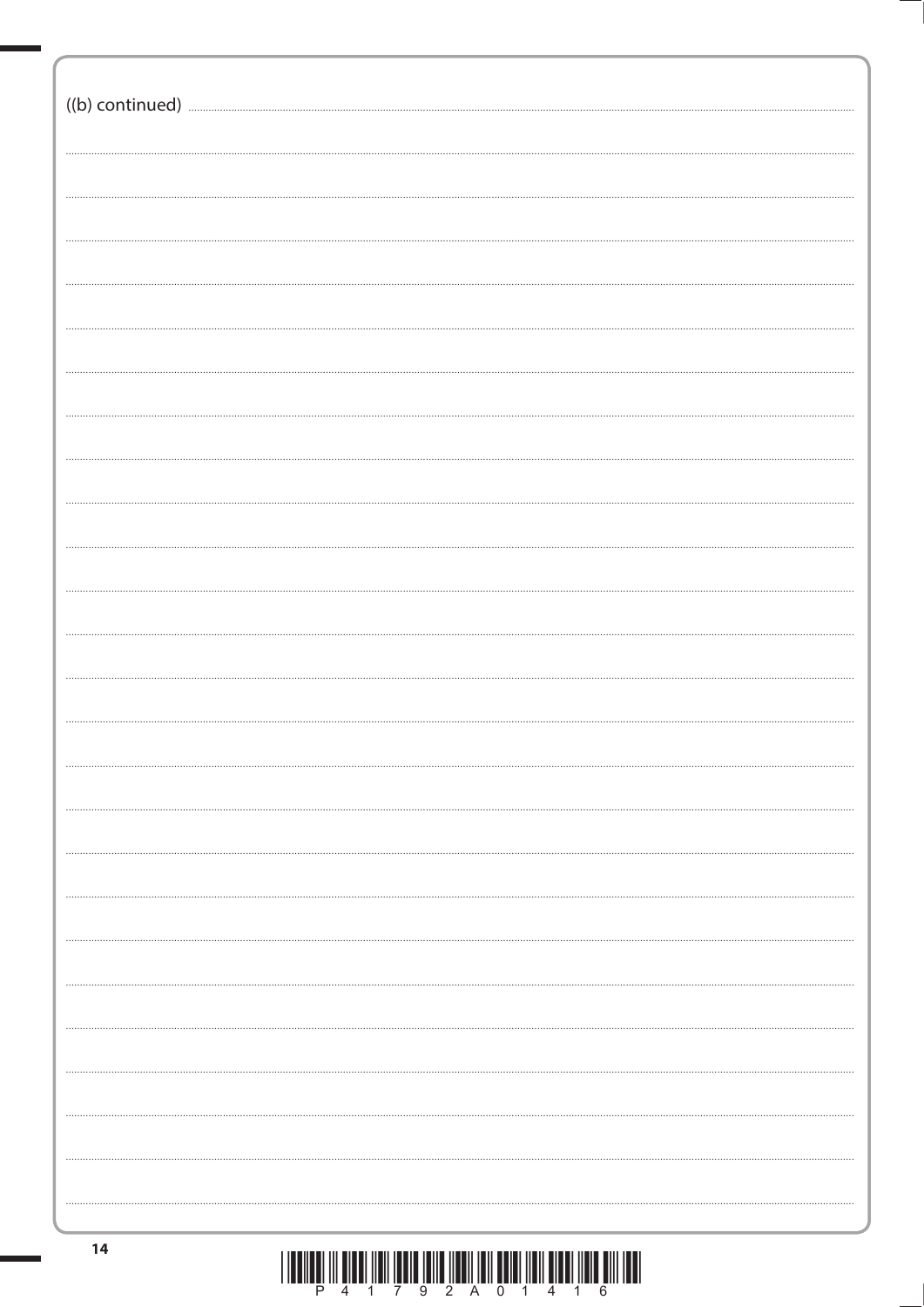|  |   | <u> Alian ili alah ilali tahun tahun 1991 tahun 1991 ditarikan dia masjid da</u> |
|--|---|----------------------------------------------------------------------------------|
|  | 5 |                                                                                  |
|  |   |                                                                                  |

| ٦ |                         |
|---|-------------------------|
|   | I<br>I<br>۰.<br>w<br>۰. |

| <b>TOTAL FOR PAPER = 53 MARKS</b><br>15 |  |
|-----------------------------------------|--|
|                                         |  |
|                                         |  |
|                                         |  |
|                                         |  |
|                                         |  |
|                                         |  |
|                                         |  |
|                                         |  |
|                                         |  |
|                                         |  |
|                                         |  |
|                                         |  |
|                                         |  |
|                                         |  |
|                                         |  |
|                                         |  |
|                                         |  |
|                                         |  |
|                                         |  |
|                                         |  |
|                                         |  |
|                                         |  |
|                                         |  |
|                                         |  |
|                                         |  |
|                                         |  |
|                                         |  |
|                                         |  |
|                                         |  |
|                                         |  |
|                                         |  |
|                                         |  |
|                                         |  |
|                                         |  |
|                                         |  |
|                                         |  |
|                                         |  |
|                                         |  |
|                                         |  |
|                                         |  |
|                                         |  |
|                                         |  |
|                                         |  |
|                                         |  |
|                                         |  |
|                                         |  |
|                                         |  |
|                                         |  |
|                                         |  |
|                                         |  |
|                                         |  |
|                                         |  |
|                                         |  |
|                                         |  |
|                                         |  |
|                                         |  |